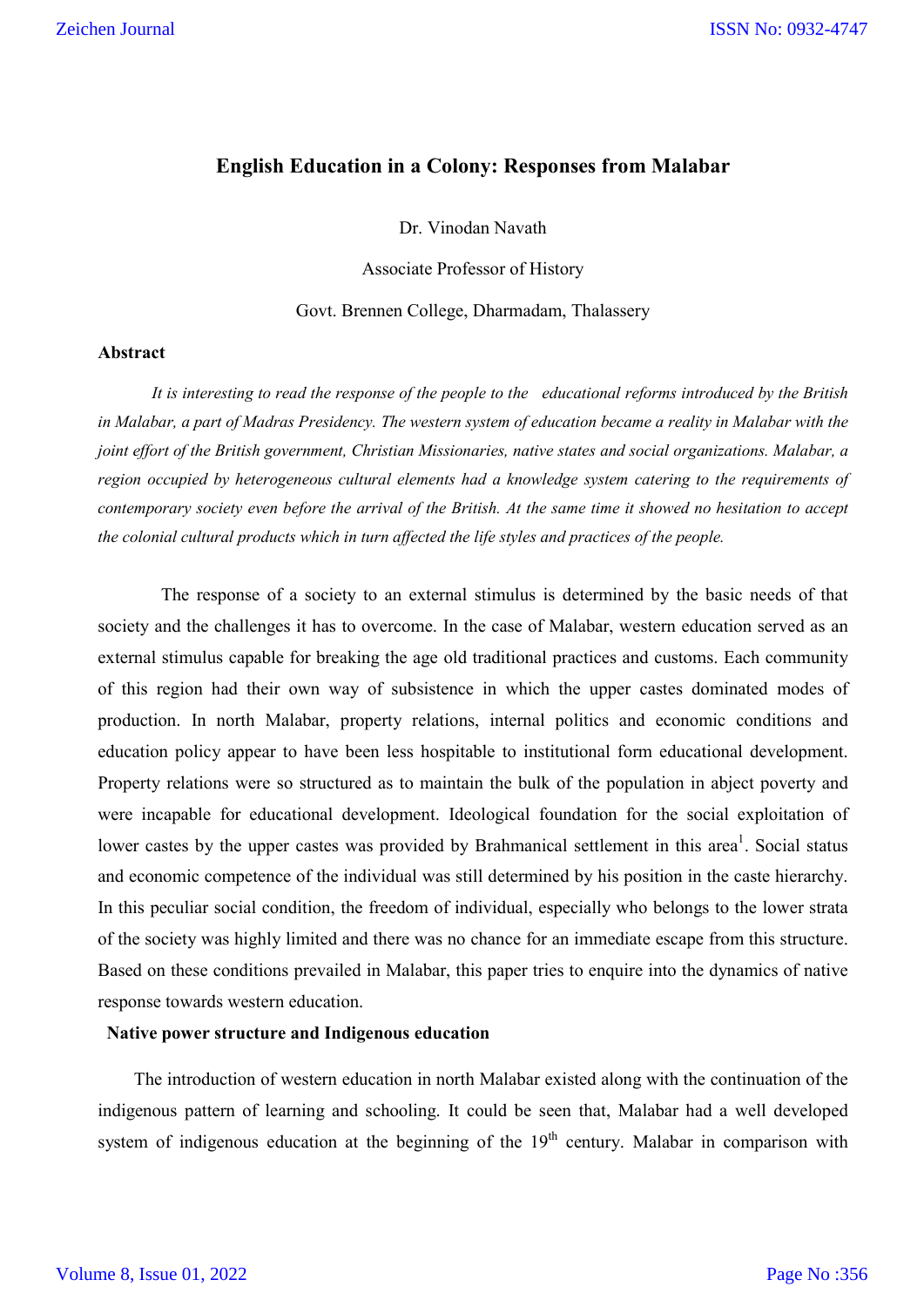Travancore and Cochin remained in a better position as far as the number of educational institutions per unit of population was concerned<sup>2</sup>. Excepting for the category of primary producers and menial servants, most of the people had accessibility to the use of writing based on alphabets or signs or symbols<sup>3</sup>. Education in the traditional society of Malabar was devised in tune with the existing social and economic needs of the region. Its power structure, judicial system and land relations were locally developed one. The economic relations were limited to local level and it was not based on the concept of competition, but was subsistence one. Each community had acquired their knowledge, formally or informally, just to fulfill their social obligations. Contemporary society hardly required universal accessibility to all kinds of cultural skills and knowledge forms, since skills and knowledge were functionally specific and function hereditary as well as caste oriented. So the production and transmission of each forms of knowledge was a task normally confined to the caste concerned<sup>4</sup>.Caste and customary oriented education practiced by Malabar society was helpful for the survival of traditional occupations.

 In pre British Malabar and during the earlier phases of British rule, literary education was generally the monopoly of upper castes, although in some area of discipline, middle and low castes also had access to it. Educational facilities were existed in almost in every village. The higher castes of Hinduism, like the Nambutiris and the Nairs, had well developed institutional arrangement for educating their children, particularly their sons; the Nambutiris had their *Illams*, the rich Nairs and the temple classes had their family tutors<sup>5</sup>. In Malabar, two features of the education deserve special importance. One that was generalized education and other was that of specialized one. Reading, writing, arithmetic and calandarical knowledge was considered part of general education<sup>6</sup>. Education in the primary level was sufficient to run the day to day activities of Naduvazhi households. After completing elementary education, children could go for specialized higher education. The studies were decided by their parental occupation of *Jati* and were normally in the form of apprenticeship. Higher studies were almost entirely vocational that included martial arts, performing arts, medicine, crafts, artisan work, and astrology and Vedic studies.

 Nataraja Guru has shared his educational experience in the following words: "Malabar, where humans flourished and multiplied more easily on rice, fish and coconut, presented a different picture to me about the age of three or four. I began to attend a vernacular school with my sister, it was a one teacher affair, in a palm leaf shed, where twenty or thirty of us wrote letters in the sand with index finger and said them loud so as to fix them firmly in the mind both by impression as well as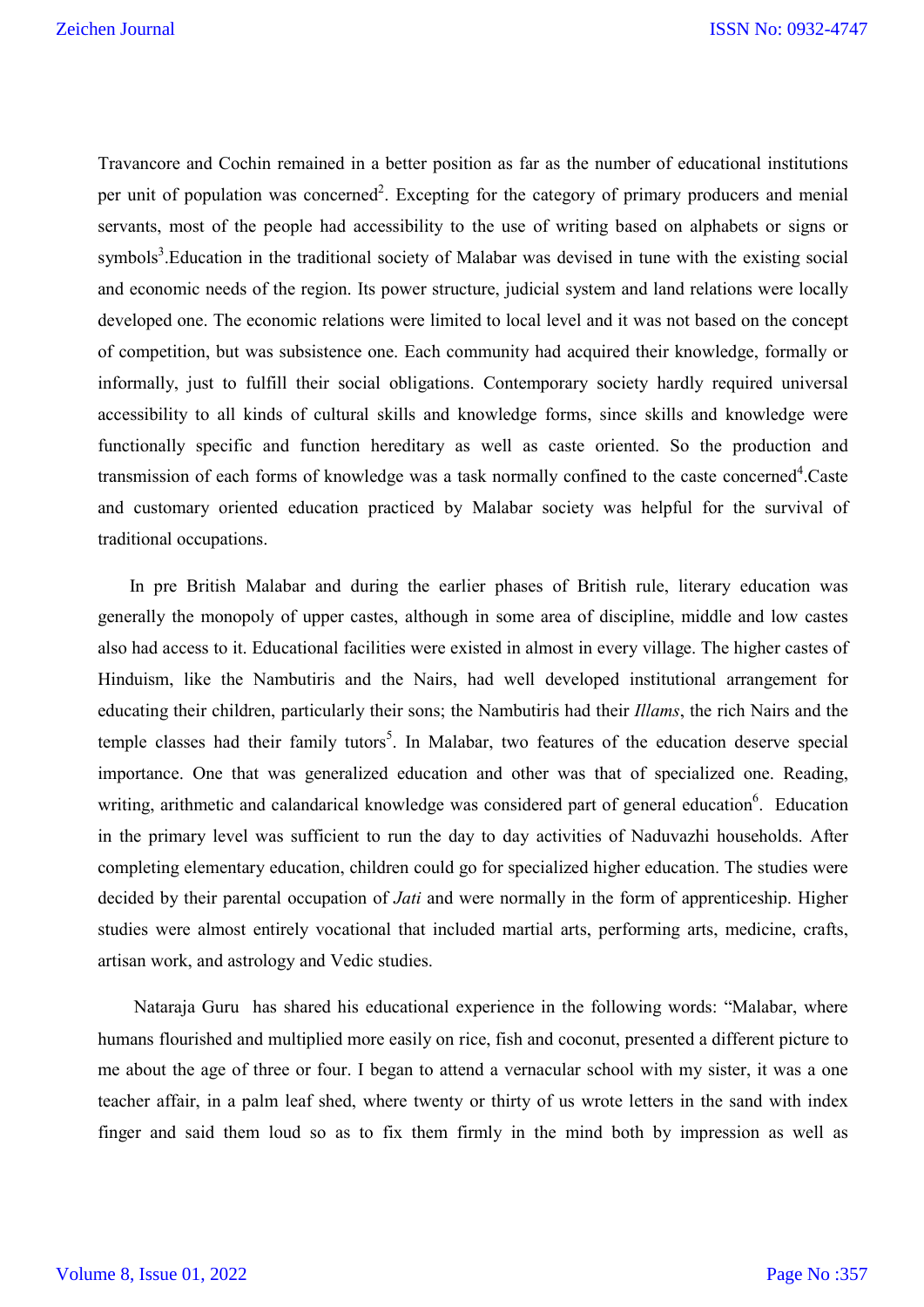expression. I had my first lessons written for me on a palm leaf with an iron needle to search for a (stylus). We were allowed during intervals to search for a special herb with which to make the needle scratches visible by rubbing the juice with charcoal on the palm leaves."<sup>7</sup>This statement indicates the nature of knowledge production and dissemination in the region of Malabar.

 The low caste people were not concerned about receiving formal education as they were not the part of the administrative system. They were formed the agrestic slaves attached to the land and were transferred and sold with it. Both financial and social disabilities were the major obstacles in the progress of education among the back ward classes. Though the back ward communities were outside the purview of the official knowledge system, they had access to certain area of knowledge which was well connected with day today activities of Malabar life. Certain backward classes like *Ganakas* and *Ezhavas* had their own arrangements and were educationally advanced than the other low castes. Murkoth Kunhappa remarked that, the Malaya community of north Malabar had attained 100 % literacy. They had to recite the devotional songs from Ramayana and Mahabharata to use it in the ritual art forms like *Nizhal kuthu<sup>8</sup> .*

The *Avarna* and *Dalit* groups of north Malabar region have acquired some knowledge in the field of medicine. In the initial period of implementing western medical care, people of Malabar rarely approached hospitals and never resorted to modern facilities of treatment during pregnancy and delivery. There were certain experienced groups of women in Malabar to attend delivery. They were in high demand and had authoritative role as midwifes in Malabar villages. A letter from Tellichery Municipal Chairman to Madras government indicates the colonial process of making unskilled Malayi (lower caste woman) to a trained midwife in attending delivery. <sup>9</sup> Certain literary professions such as medicine (Ayurvedha) and astrology were also open to castes other than Brahmins. This was practiced by individuals by virtue of inheritance from father to son. There were well known families throughout Malabar known as *vaidyan* who practiced medicine and *Visha Chikitsa* as private practitioners, with no support from the government. Native *Vaidyan* knows the plants and herbs himself, knows where they are to be had, collected them, and makes the medicine himself either in his own house or in his patient. C.H. Kunhappa has provided a list of lower caste scholars and Ayurvedic Physicians in Malabar. Bapputy Gurukkal, Anandan Gurukkal, Kanaran Vaidyan and Chirukandan Vaidyan were well known Sanskrit scholars and Ayurvedic physicians of north Malabar. They were taught by upper caste teachers like Kuttiappa Nambiar $^{10}$ .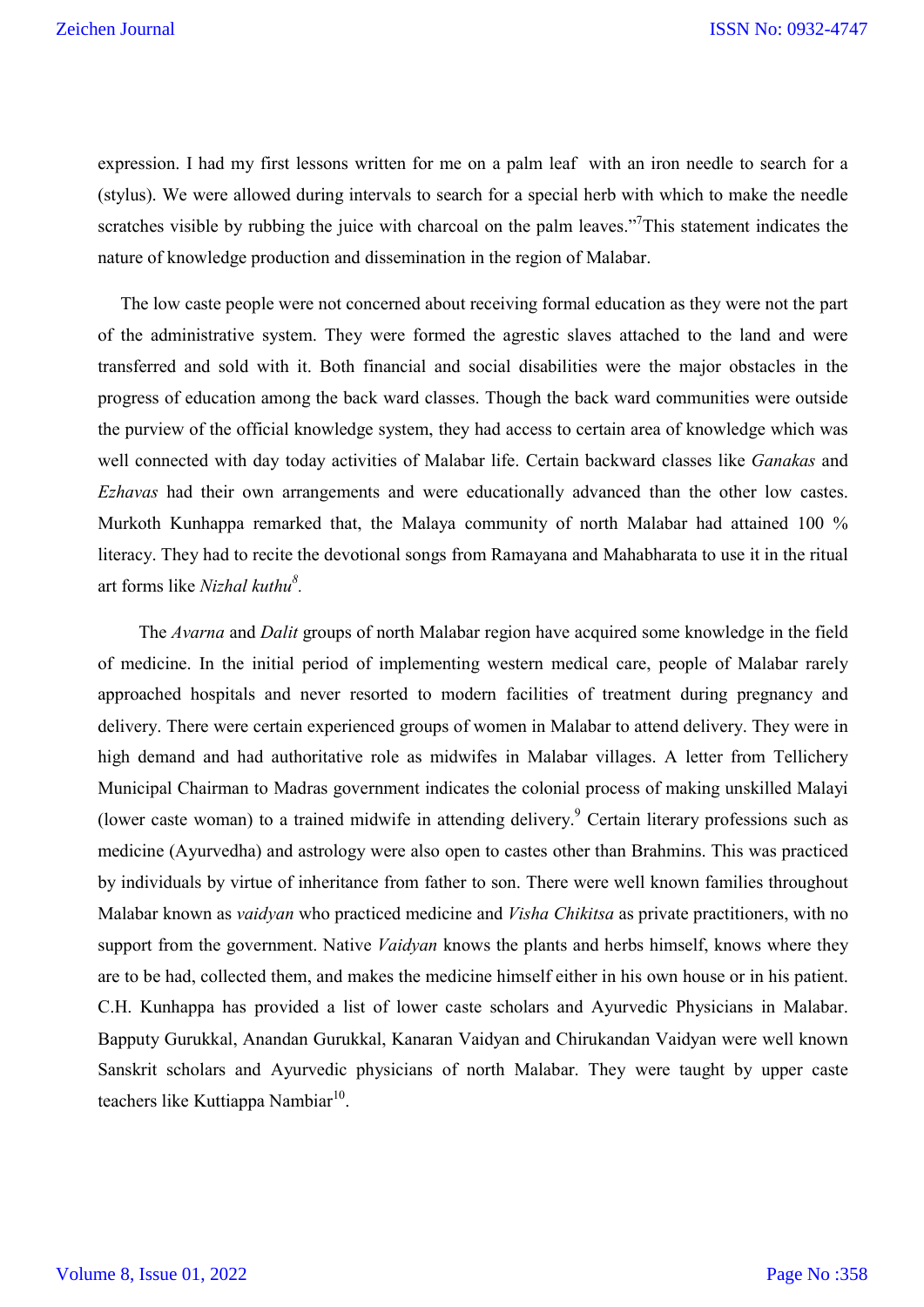Along with medicine, certain occupations such as cultivation, trade and commerce were open to many castes. The trading castes learnt accounting and book keeping. Knowledge in this field was passed on in the line of descent from one generation to another, whether matrilineal or patrilineal. Besides this, there was a big body of students who had their education through traditional Muslim *Madrasas*, *Qoran* schools (othupallis), *dars* and private tuition at home. Qoran schools were attached to mosques and maintained out of mosque funds. In *othupallis*, Mappila children were given education based on Qoranic principles. *Dars* were the educational centres where provided a specialised form of religious learning. *Madrasa*'s were the institution for higher learning. The curriculum included Arabic, grammar, Qoran, rhetorics, astronomy, philosophy, arithmetic ,geometry, medicine, logic, history , hadith and fiqh (Arabic: Juriprudence).<sup>11</sup>

### **In Transition**

 The establishment of the British rule in Malabar was not a mere political transfer of power. With the coming of the British, a new system which was born and brought up in a distant land was transplanted to Kerala. The entire socio economic structure of the region underwent crucial changes by this period. Cultural and intellectual practices, traditions and customs which the people of Malabar practiced till the beginning of the  $18<sup>th</sup>$  century underwent drastic changes with the introduction of new power structure, cultural forms and language. A linguistically based identity began to take shape in Kerala. The modern education, printing press, newspapers, western practices etc. became new power symbols of the region<sup>12</sup>. Arunima argues that 'modern' education and 'standard Malayalam' based print culture were the sources of the 'modern' Malayalam identity formation.<sup>13</sup> Capitalist mode of production, property relations, Anglo Saxon judiciary and the development of English as a supporting language all created fundamental changes. New Police and Military were formed. Naduvazhis and the *koymas* lost their prominence. Nambutiri, Naduvazhis and Nairs lost their supremacy in the administration and now became ordinary citizens of the British. They were replaced by British Governors, Collectors, Supervisors, Cutcheris, Police, and Military. In the field of education, public works and health, drastic changes were introduced. English declared that their service preference would be given to those who have English education. The Madras Government's report for Public Instruction for the year 1858-59 stated its intention in the following words: "our only hope of really purifying and raising native mind is to substituted English language for the numerous languages and dialects which are spoke in India, to which end it is proposed that English should be adopted as the language of all official business and that it should take the place of vernacular in our courts and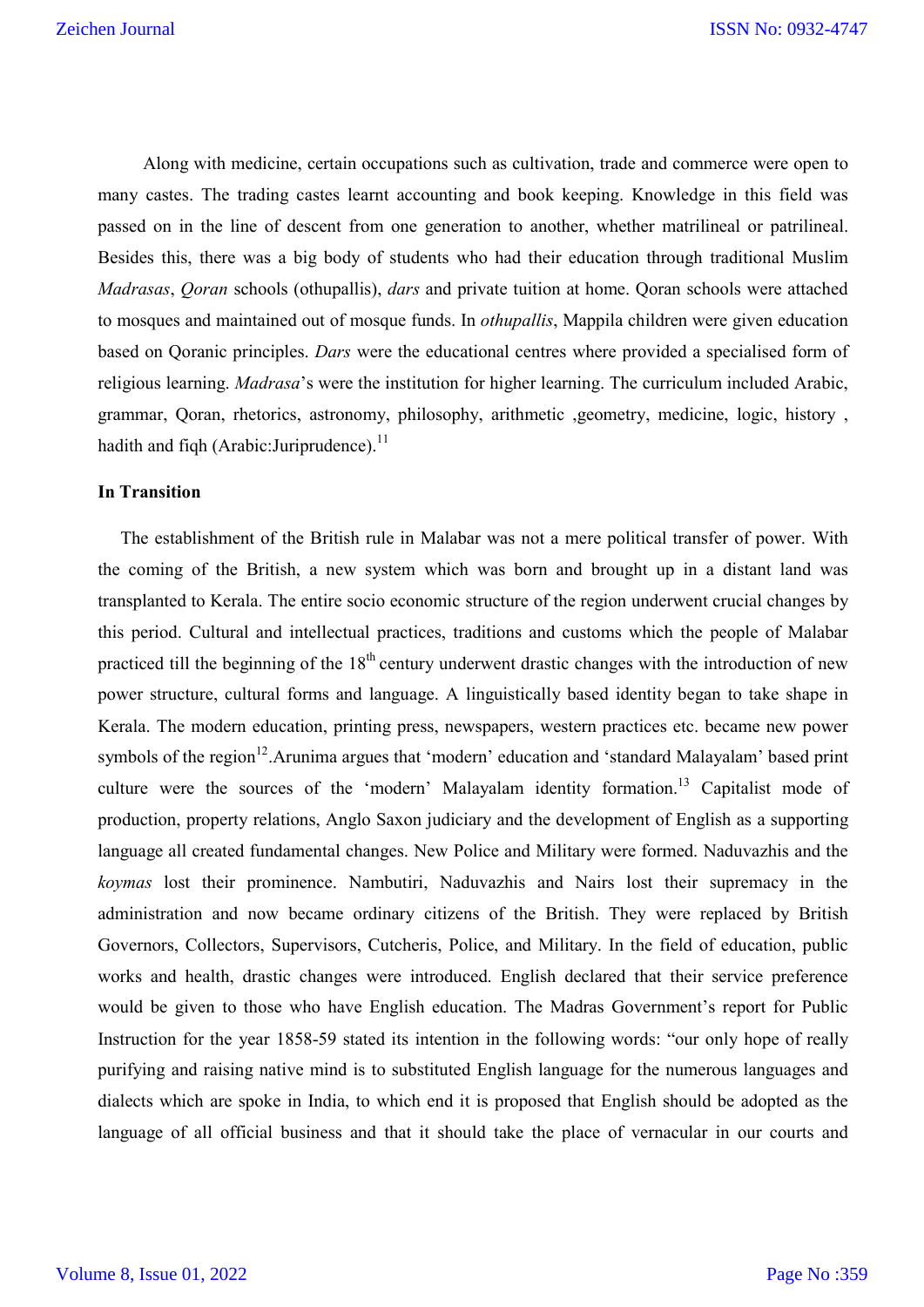cutcheries, and as the layer of instruction in schools".<sup>14</sup> Now English emerged as the new command language and power centre fitted with the needs of the new state. Dissociating the various social segment from the traditional systems, the new relations brought into existence specialist groups of separate hierarchies. Numerous people including teachers, clerks, constables, soldiers, technicians, labourers and so on were made part of new hierarchies under the general rules and surveillance of the colonial administration $^{15}$ .

 Remarkable changes were occurred in the judicial system of the region. In the case of Malabar, there was the absence of a written authority for a proper understanding of the customary laws of the region. Now with the establishment of the British rule, the customary laws of the region were subject to transformation and put under effective legal frame work. Legal transaction took place in the courts directed by Anglo Saxon jurisprudence and legal documents were made in English. Murkoth Kunhappa has noted this change in the following words: under English East India Company there were many officials like Churya Raman Tahasildar who did not know English. But during the time of Churya Kunhappa, the son of RamanTahsildar (1870's) English was necessary to argue in the courts. It was a time of transition of court language from Malayalam to English<sup>16</sup>. With the complete control of the commercial activities by the British, English became the commercial language. The indigenous banking and commercial firms also began to use English as their means of communication. The establishment of Allopathic hospitals and the increasing use of western calandarical system for transaction meant the indigenous medicine and calandarical knowledge also began to be replaced. Establishment of roads, railways, postal, telegraph and irrigation networks required a knowledge system beyond the capabilities of indigenous education.

 There were also jobs which involve specialized knowledge as typing, stenography, maintaining of accounts etc. With the establishment of printing press, number of news papers and magazines were appeared in Malabar. The news papers like West Coast Spectator demanded professionals with Knowledge in English. With the changed situation, it was very difficult to stick on traditional pattern of education and employment. For the high caste people it was practically impossible to maintain pollution rules in modern occupational contexts.

#### **Responses from communities**

 In the beginning, English education was concentrated only to a select few and its relevance was not felt by the population as much. The social transformation was a slow process among various communities of Malabar. In the initial stage of Colonialism, the upper caste people of Malabar were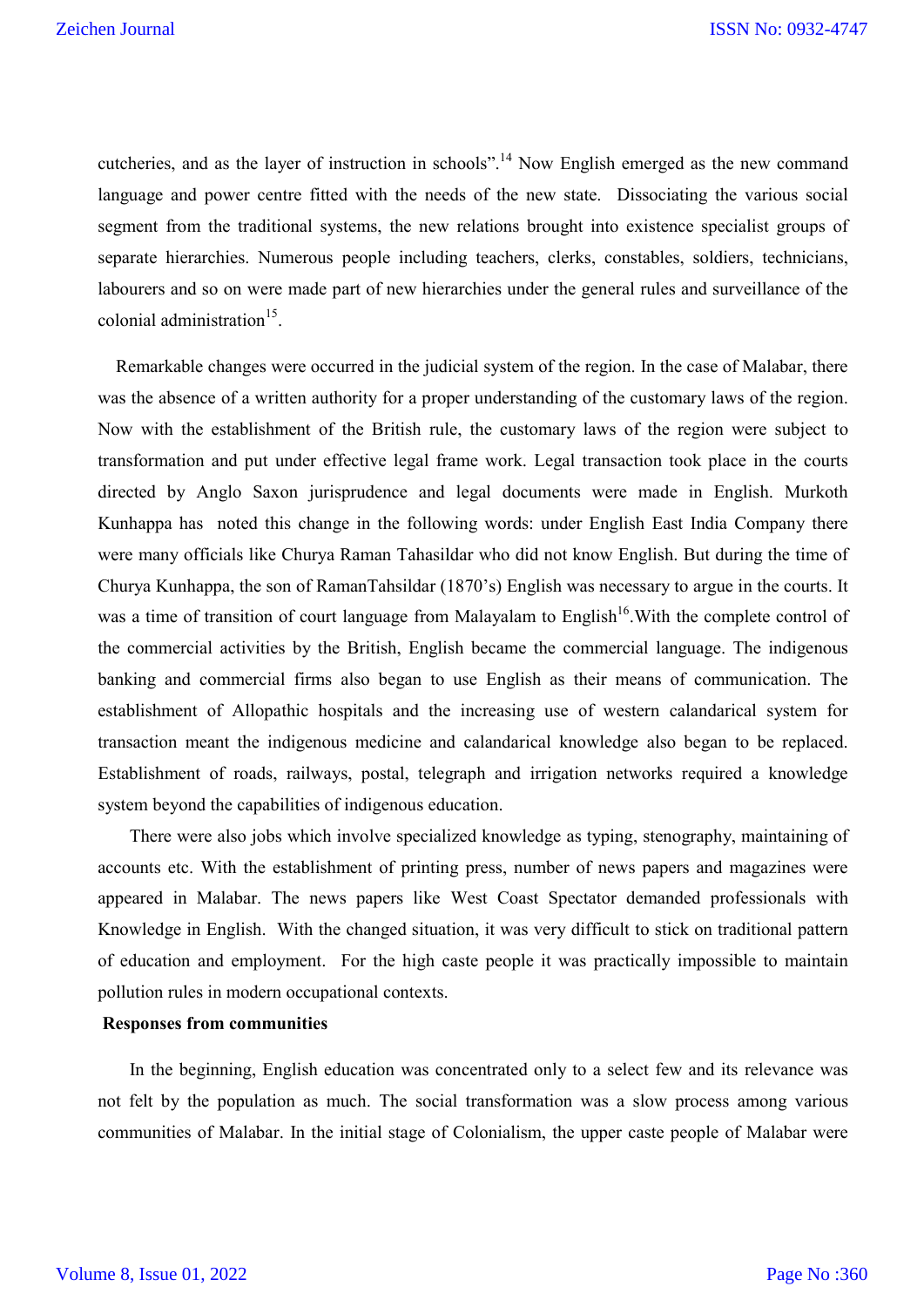not sympathetic to English education. Nambutiris who were the privileged section in the Malabar considered English education an anathema, due to their false notions of aristocracy and social rank.<sup>17</sup>. British official reports characterized the Nambutiris, 'a section which is famous for its aloofness from the world and its adherence to the old order of things, are largely engaged in priestly duties and temple service<sup>, 18</sup>. In the Pre British society, they were the back bone of administrative system and were contemptuous of the 'upstarts' who dominated the new British dominated social order<sup>19</sup>. When English education was open to all, they treated it as a *Mlecha bashha*.

 Due to their disinclination towards English education, Nambutiris presence in the government service was not so hopeful. The imperial census of 1871 suggests that, total population of Brahmins in Malabar was 22188 and out of which only 169 were in the government service with a total percentage of  $0.7^{20}$ . Some of the missionary reports indicate the difficulties they had in the field of education because of the stiff opposition from the upper castes. Their reports stated that, many of the higher caste people in north Malabar were afraid of the school. One of the reports said: "Nambutiris who posses, so staple and firsthand knowledge of religion, naturally resent being instructed by us."<sup>21</sup> It provided various illustrations regarding the attitude taken by the average Hindu family towards a member who intended to accept Christianity and western education. The low caste people who were attracted to the Christian fold had to face stiff opposition from the local janmi or land lord. They feared the loss of supremacy in the society if the lower castes had the English education. Mr. Weisman of Chombala made repeated attempts to induce land lords to allow converts to remain in their rented houses and compounds<sup>22</sup>. But their pleas were often turned down by the land lords. Though Nair *kanam* tenants had a positive attitude towards English education, in some parts of north Malabar, the Nair weavers had exhibited their dislike towards the new form of education and the activities of Christian missionaries. 23

 Even in the beginning of the twentieth century, there were many numbers of people in the higher community who were cherishing the memory of old educational practices. It is interesting to read some of the dissenting notes on English education which were appeared in contemporary journals and news papers. One of the articles in Kerala Kesari said: 'Old type of education has created a large group of eminent personalities like Kalidasa, Patanjali and Harischandra. In the *Gurukula* system there was enough room for the improvement of the mental and moral status of the students. There were strict restrictions in *Gurukula* schools. Now the pupils are opting *pallikootams* in place of *Gurukulams*. There is no *brahmacharya*. The time schedule in the modern schools that is between 10 and 4 is not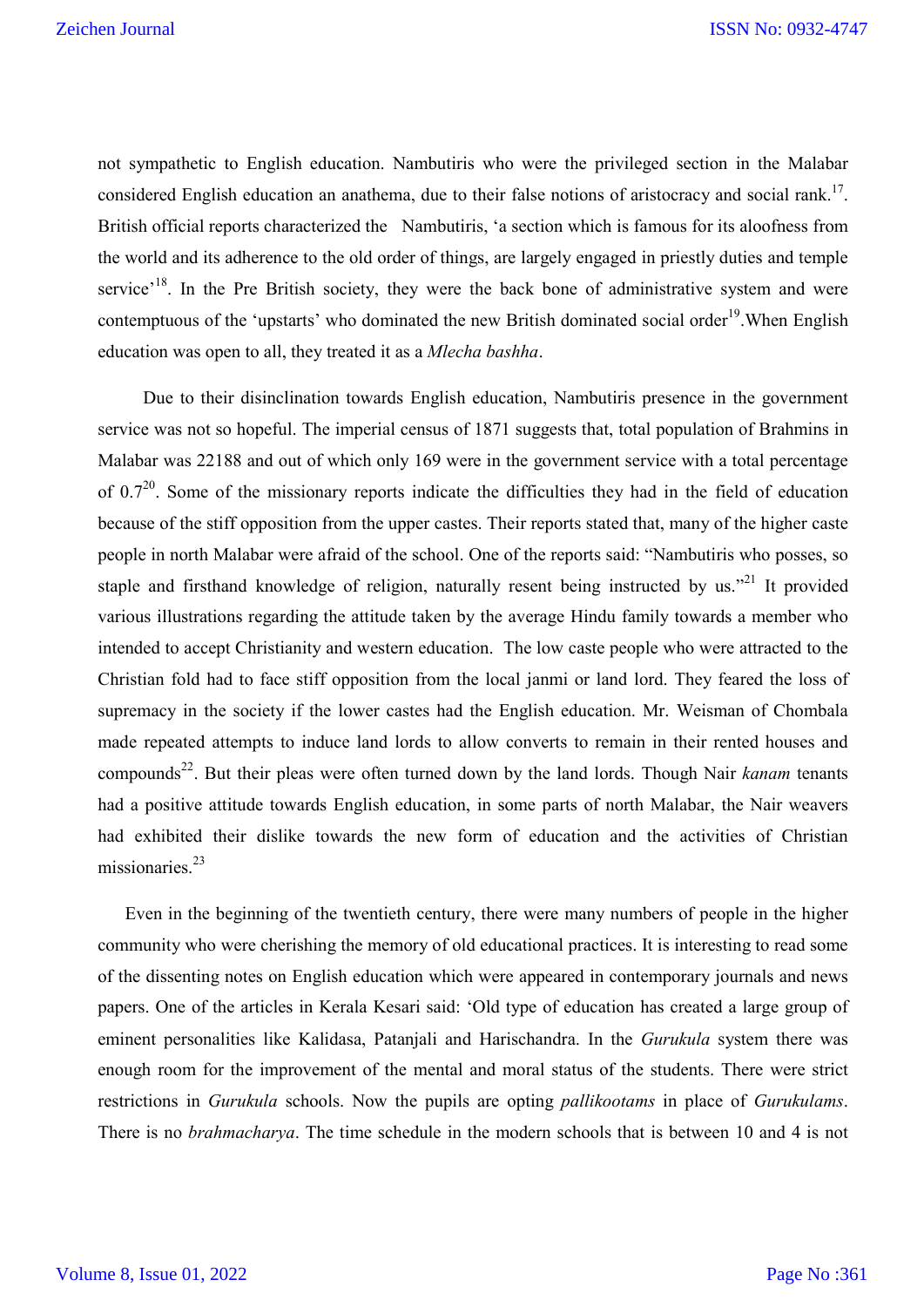conducive for climatic condition of the countries like India. Students are now seeing dramas, cinemas and engaging in other entertainments. It will diminish the status of education.<sup>24</sup>

 *Mapppilas* of Malabar also have nursed some apprehensions towards English education. The British administrative reports in the  $19<sup>th</sup>$  century show that, Mappilas were apathetic towards the western education from the very beginning<sup>25</sup>. The percentage of attendance of Muslim students in schools belongs to north Malabar region indicates their initial attitude towards western system of education. In 1854, even after the implementation of Charles Wood Despatch, there was only two Muslims in the provincial school at Calicut where the number of students belong to Hindu community were 108.<sup>26</sup> In Tellicherry School, the ratio between Hindu and Muslim students was 87:9.<sup>27</sup> According to the British report on public instruction for 1857- 1858, the number of Muslim students in Quilandy Taluk School was one and there was not a single Mappila student in Badagara School.<sup>28</sup> During this period, in the German Mission Anglo vernacular school in Tellicherry, there was one Muslim student where as the number of Hindus was 88 and 13 others<sup>29</sup>. The imperial census of 1871, indicate that, out of total Muslim population of 274320, there were only 39 Muslims in schools with total percentage of 0.01.<sup>30</sup>It recorded that, 'the Mappilas have yet shown very little desire for education'. In 1911, only 486 Mappilas were literate in English compared to 5895 Nairs and 2897 Tiyyas.<sup>31</sup>

 The Muslim community in Malabar had certain local issues to develop hatred towards the British. British revenue policy and their prolonged hostility to the Muslim community in Malabar resulted in a series of uprisings in the region. As Prema Kurien observed, 'development of the Mappilas as a separate ethnic group (in contrast to being a sub-group within the Hindu society) with a distinct identity and culture began with their migration to the interior. The departure of their Arabian mentors, the loss of their income and occupation, their exodus to the interior, and the struggle to reestablish themselves were experiences that served to weld the group together<sup>32</sup>. Several cases of Mappila agitation against the missionaries were reported from Malabar. For instance, when the missionaries started preaching at Panur, a crowd of Mappilas raised tumults, pecked stones at them and forced to stop preaching and some of them challenged them to a controversy.<sup>33</sup> *Kerala Patrika* reported that, some *Musaliars* in Kannur town prohibited the Mappila boys from studying English for the reason that studying English was 'injurious'.<sup>34</sup>

In the late 19<sup>th</sup> century, the literacy rate of Mappila girls all over British India was low compared to that of the Hindu girls as well as Muslim boys. In the Madras Presidency, the Madras district had the highest proportion of educated females followed by the Nilgiris and Malabar in 1891. However, the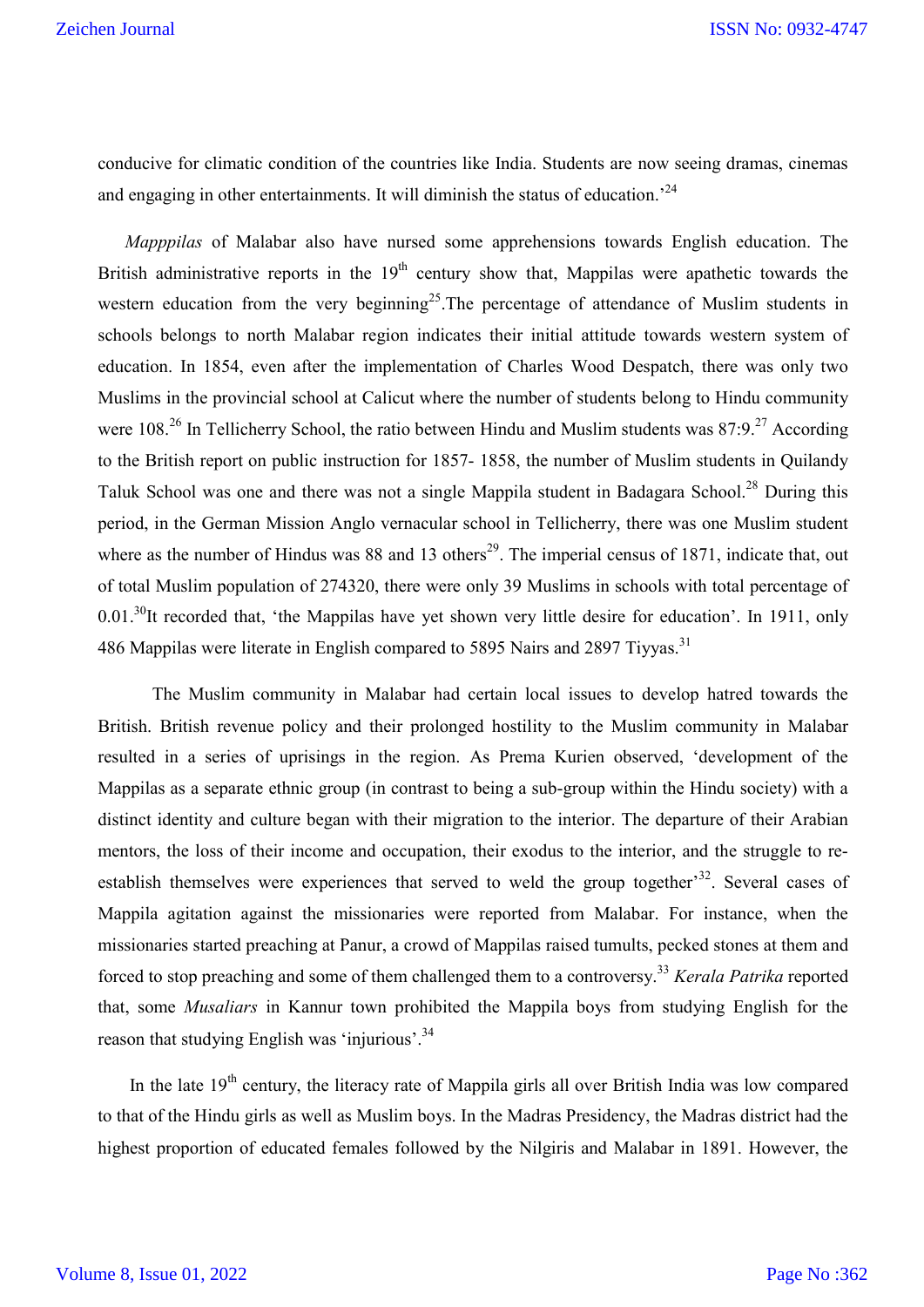percentage of illiterate Mappila girls was 98.85%.<sup>35</sup>The Matrilineal system of north Malabar and the mixed family system that prevailed in important Muslim centers like Calicut and Ponnani stood as a barrier to the education of Mappila girls. Education of the girls was considered to be a prohibited area where faithful Muslims should not enter. It was unthinkable of sending a girl up to matriculation and still more unthinkable for her to step in to the college<sup>36</sup>. Moidu Moulavi once lamented: 'Education of Muslim girls ended with the study of Qoran. Then they never come back from the darkness of their Tharavadu.' <sup>37</sup> A short story named *Asakula* appeared in *Mathrubumi* weekly can read thus: Ayisha, a small girl coming from conservative Muslim family in Malabar, completed her  $4<sup>th</sup>$  standard and came out with flying colours. When she approached her *Bapa* (father) for higher English education, he said. "Now your formal education is over. English is the language of *narakatile ahilukar* (those who are in the hell). I will recommend you to *Moyiliar* (religious teacher) to study *Pathu kittab* (religious scripture)."<sup>38</sup> The practice of early marriages and the system of the husband visiting the wife at the house (the *veetu puthiyapla* system) which is really a variant of the *sambandam* system has resulted in almost total absence of education among Mappila women<sup>39</sup>. However, some of the rich Muslim families in north Malabar like, Keyi family, Maliekkal family and Arakkal family have sent their girls to English schools and took modern ideas.

 In the initial phase of British intervention there was no native agency in Malabar to undertake educational activities. The British educational reports of contemporary period suggest that, in the Malabar district, little or nothing had been done by the natives in the promotion of education. The reluctance of the British to interfere in the social life of their colonies and the passive attitude of the native elites in establishing educational institutions resulted in the late development of educational institutions in north Malabar region. For instance, in 1855, total number of pupils in government schools was 109 that composed of less than one percent of total population<sup>40</sup>. Till the year 1857, there was only one Anglo Vernacular School supported by the government. By 1858, in Malabar, there had been 7 government schools, 4 established by the missionaries but none was by the natives.<sup>41</sup> After the introduction of Grants in Aid system there were organized attempts to introduce educational institutions both vernacular and English. At Alavil near Kannur a primary school was established in the year 1856. When the Government of Madras was reluctant to engage in the field of education, the missionary schools helped the low caste people of north Malabar region to take new form of education. Although propagation of gospel was the primary objective of the mission, the BEM educational institutions both primary and secondary, attracted the native children towards education from all sections of society. Illiterate and ignorant natives found these institutions to their children, a way for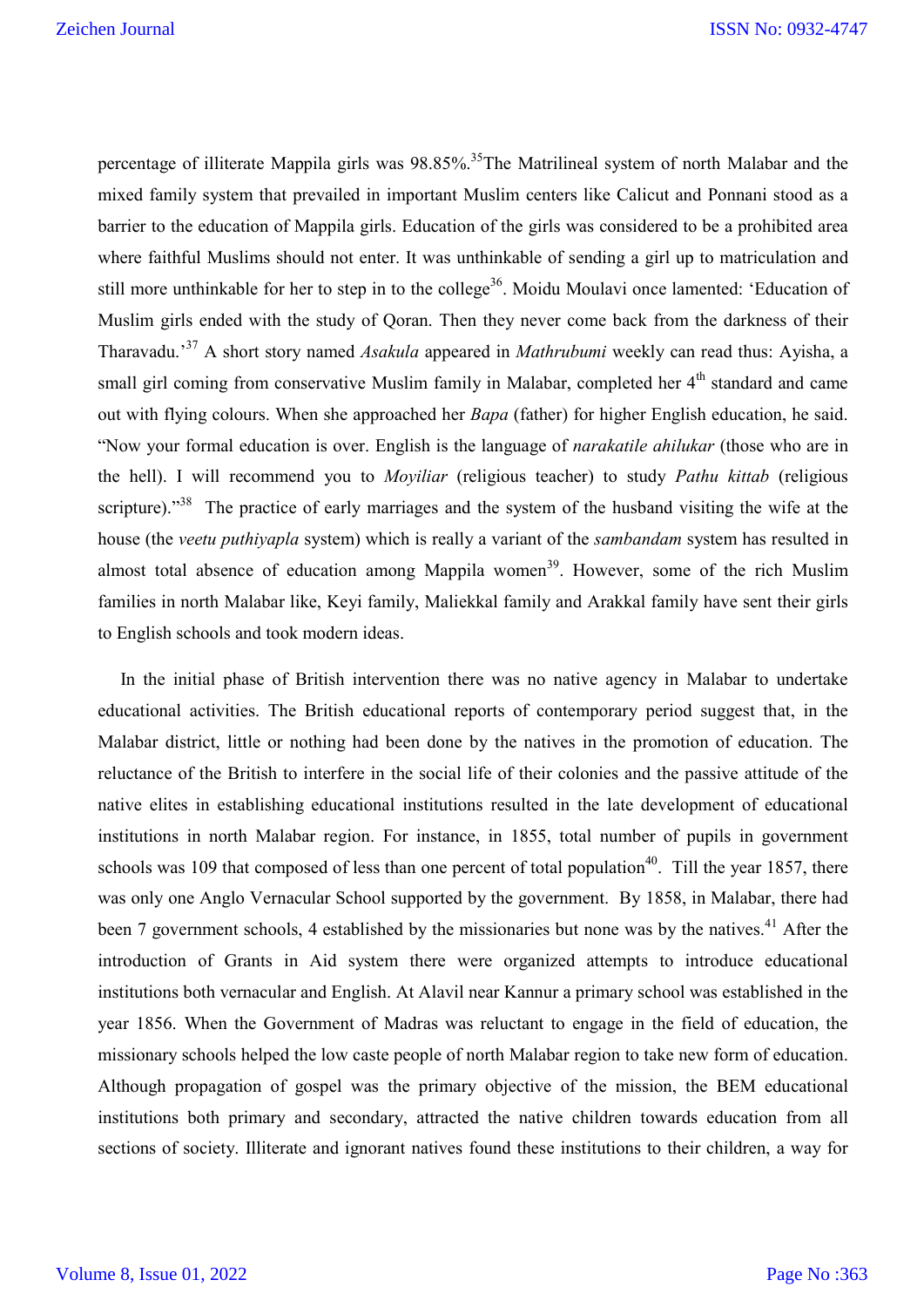attaining high positions. Murkoth Kumaran said: 'at Thalassery there were two schools, one run by the government and other by the Mission. Since the admission in the government school was limited to a minority, the Mission School was a solace to the low caste pupils'.<sup>42</sup>Though the British were ready to support number of vernacular primary schools and private English medium high schools in north Malabar region by giving grants in aid, there was no rush for vernacular schools. British Education Report of 1856 has made a reference about the reluctance of native people towards vernacular education. It said: 'there is a belief that knowledge of the English language, however imperfect is the surest passport to official employment, so that there was great difficulty in attracting students to vernacular schools<sup>43</sup>. Even after the implementation of Grants in Aid system, the educational condition of Malabar was not in a hopeful position. As per the official version, the literacy rate in Malabar in the year 1856-57 was only 20% for males and 4% for females<sup>44</sup>.

 The increasing opportunity in government service and the fast growing economy created high demand for English since 1860's. As Jack Goody stated, the number of pupil seeking English education increased year by year and the struggle for lucrative positions grew ever more arduous. The sudden growth of students in the English schools in the north Malabar region indicates the increasing demand for English. In order to cater the needs of new aspirants, English language was introduced even in the village schools. The net work of Anglo vernacular schools outlined in the Wood's Dispatch has brought education now within the reach of the inferior castes and that produced a mild social revolution among the village population. During the year 1862, the number of pupils in the Anglo vernacular at Tellicherry rose from 101 to 543 and the percentage of daily attendance increased from 83 to 87. The numeral strength of students continuously increased from 1858 to1859 which was primarily due to the opening of new schools. At the same time the attendance at the old schools were increased and in some instances even doubled When the Calicut Provincial School was inspected in August 1863, it had 324 pupils, arranged in 6 classes. The inspector reported that, student's performance was satisfactory and it offers new hope for opening new educational institutions in the Malabar region<sup>45</sup>. The two Taluk Schools in Malabar, Badagara and Quilandy also conveyed satisfactory character. During 1864, the Taluk schools at Quilandy, Badagara and Kasargod had the student strength of 36, 66 and 36 respectively. The Cannanore Normal School contained 33 students<sup>46</sup>.

 During 1860's educational facilities were extended to hilly areas of Malabar which were untouched by educational activities in the pre British period. An Anglo Vernacular school was opened towards the commencement of 1863-64 at Mananthody as suggested by Malabar Collector.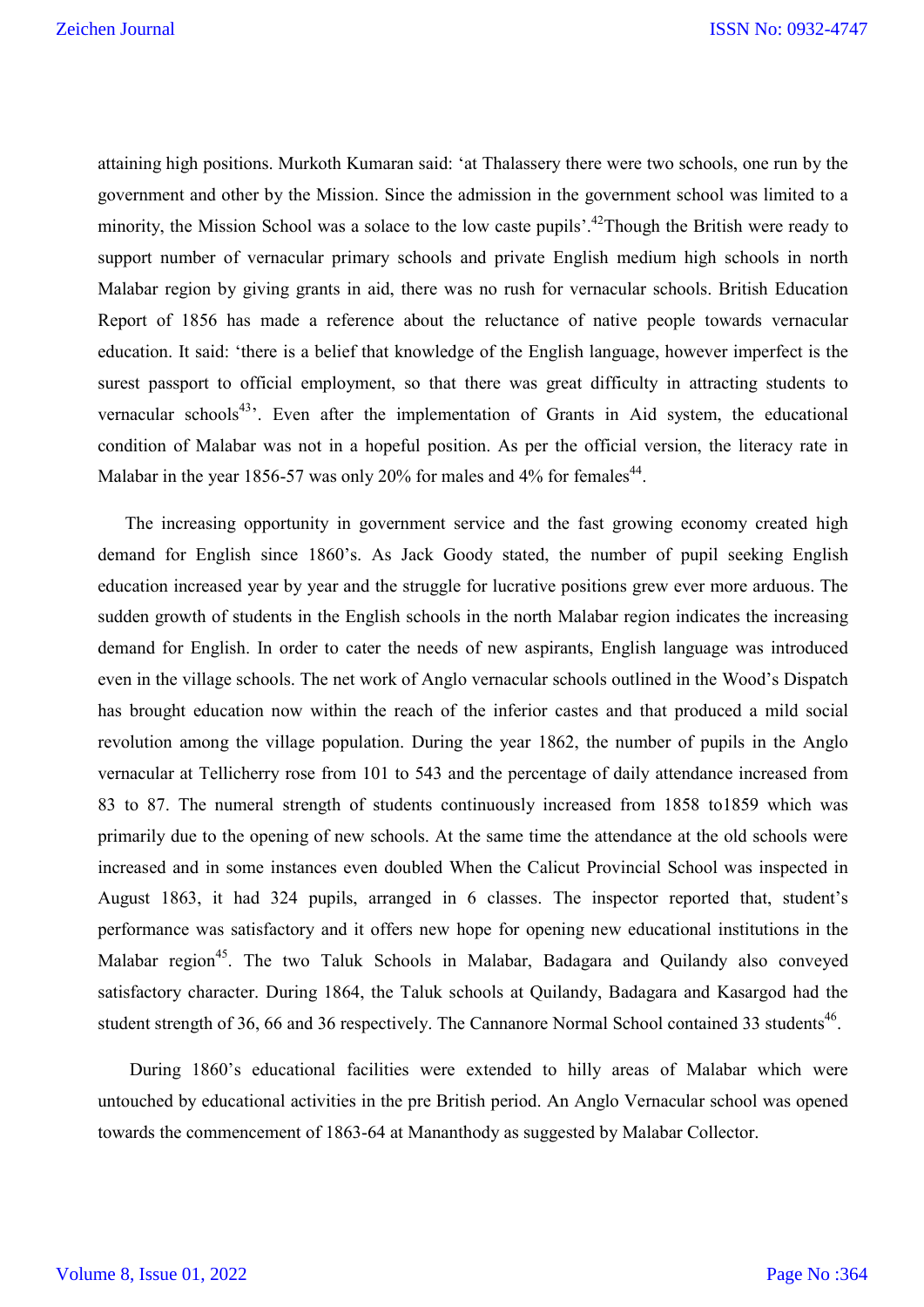The last decades of the  $19<sup>th</sup>$  century noted the steady development of Malabar as a centre of learning with the establishment of educational institutions even in the remotest villages. In the year 1889-90, the Malabar district was credited with the largest increase in pupils attending English middle schools<sup>47</sup>. The 1891 Census indicates that, Malabar had the total population of  $2652565$  in which 77033 had their school education<sup>48</sup>. In 1892, the numbers of educational institutions were increased to 1650 with a total strength of 77523 scholars. The government observed with great pleasure that, a progress made by education in 1889-89 was very much larger than in any of the years immediately preceding. In 1896, there were 76695 boys in the primary classes. Total number of girls in the primary classes was 2978. There were 166 scholars in Arts and Science colleges all over Malabar. Apart from this, there were considerable number of scholars in the Presidency city of Madras and other important towns. For instance in 1897, from Malabar, there were 51 scholars in Madras Presidency College and 40 in Madras Christian College49. Commenting on the educational development in Malabar, the *Janmi* magazine said: 'during the last 20 years literacy has increased considerably. Earlier the literates were 7% but now it is 10%. If the literate women were 8 per thousand now it is increased to 30 per thousand. In the case of women education, Malabar tops all other districts in the Presidency'. It is also mentioned in the report that 'many of the schools out of the present 13 High Schools and 46 Lower Secondary Schools were started during the last  $20$  years<sup>50</sup>

1901 census credited with Malabar as best educated district in the Madras Presidency along with Tanjaor and Tinnenvelly<sup>51</sup>. The changed attitude of higher castes for education and the increased grants given by government for elementary education had been responsible for a great increase in the number of schools and scholars. With the expansion of British bureaucracy, the high caste communities now have a rethinking towards English education. Argument infavour of English education has emerged from various corners of the society. One of the news papers of the period has reported this trend in the following words: 'once they (Nambutiris) insisted that English became a foreign (mlechha) language and it would harm their people. Now they have a feeling that English is essential for their community to cope with the changing need of time. Now there is a rush of higher caste boys to Madras to get education in the schools run by the Europeans'. Same feeling was explicit in the memorandum submitted by Manavikrama Raja of Kozhikode, a representative of *Janmi Sabha* to Arthur Lawley, the Governor of Madras. It said: "we have the objects of the encouragement of education in western lines of the scions of the ancient aristocracy of the district, and especially of the Nambutiris community, once a powerful theocracy, who though possessed of great wealth and influence have hitherto lagged behind in the march of progress because of the lack of modern education." *Kerala Kesari* reported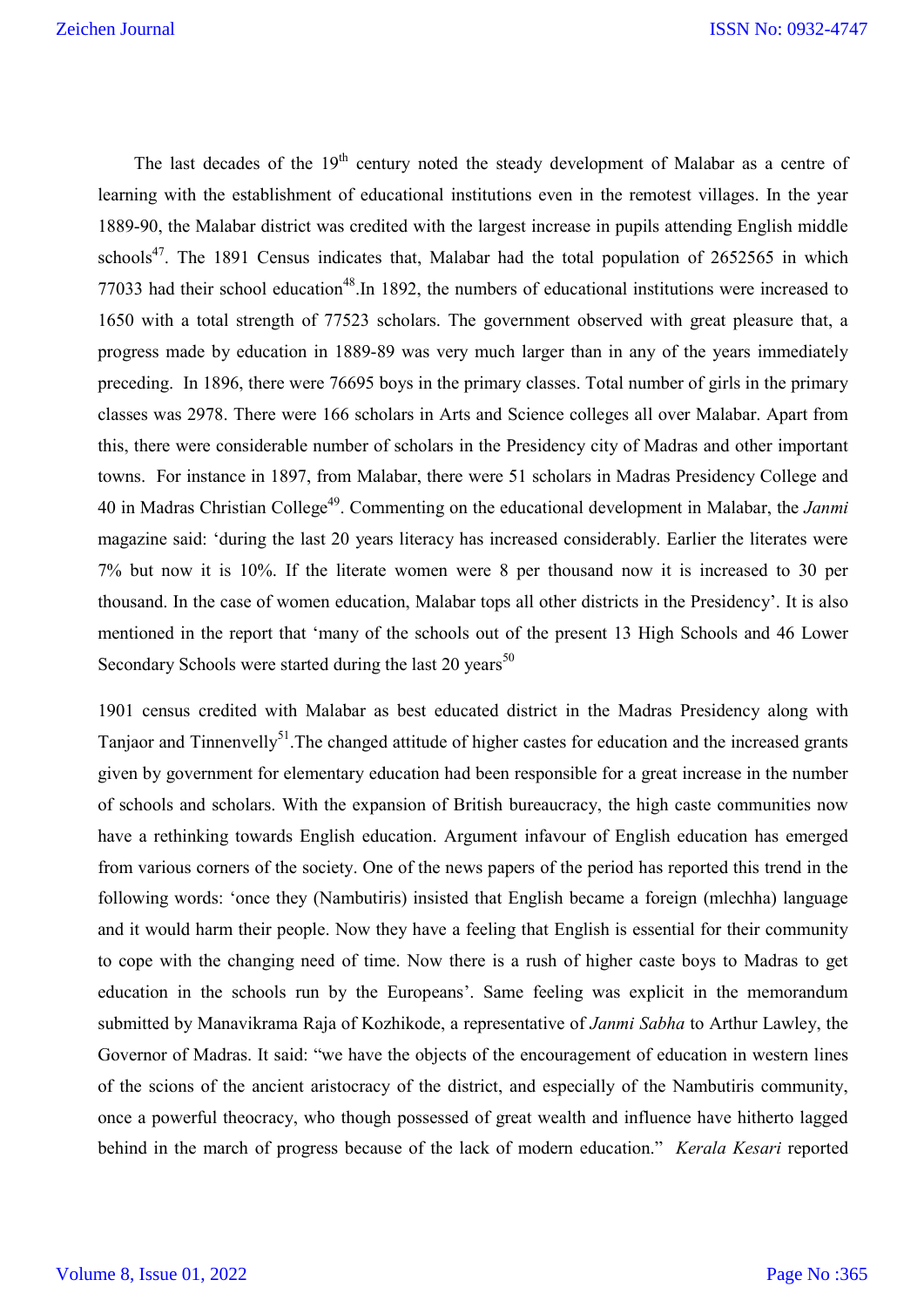that, 'it is very essential to study English. Now it is emerging as a royal language. The English educated people have preference in government service and other related occupations.<sup>52,</sup>

 Along with wealthier native class, now the middle and lower income groups began to send their children to school. Many rich landlords, merchants and local rajas too had contributed substantially to educational progress. In some cases, local committees were formed to start and run a school mainly depending on the patronage of these agencies and in many other the patrons themselves invested lions share for the expense of the schools. Started initially as elementary schools, they were upgraded later as Middle Schools and High Schools in the second half of the  $20<sup>th</sup>$  century. The Rajas High School at Nileswar, Rajas High School at Chirakkal, and Rajas High School at Kottayam (Pathiryad) belong to this category. Muthedath Mallisseri Kuberan Nambuthiri had established a school at Taliparamba. Some of the people belong to the lower castes then find out conversion as a way to attain English education and to establish a new self among the oppressed people. For instance, a group of people from Malabar went to Punjab and converted to Sikkism at a grant function held under the leadership of B.R. Ambedkar, M.R.L. Biswas and S. Chaudari. They included K.C .Kuttan who changed his name as Jaising, E. Raghavan, BA (Harnam Singh) S. Ragahvan (Kripal sing) and C.K Krishnan (Rajith sing)<sup>53</sup>.

 The active involvement of private agencies and the activities of Christian Missionaries helped to improve the educational status of Malabar in the first decade of the  $20<sup>th</sup>$  century. British educational reports provide us a clear indication of this trend. The British Report on Education in 1907 suggests that, in the distribution of Secondary Schools in the Madras presidency, Malabar stood second to Tinnenvely with 40 schools. Total number of school going girls was increased to 8847. While looking into the general condition of female education, Madras ranked first with 28.9% followed by Nilgiris and Malabar with 12.8 and 10.6 percentages respectively<sup>54</sup>.

 The outbreak the World War in 1914 had direct impact on educational activities in Malabar. As the result of the uncertainty prevailed in various sectors, the war, affected the progress of education in various directions. Recruitment of instructors from Europe has been impossible since the outbreak of the war. It had been necessary for government to economize itself. There was curtailment of funds to private bodies and missionary societies. At an early stage in the war, the problem arose as to how the educational facilities offered by these schools were to be continued and how this was to be financed. Within a short span of time Malabar recuperated from the hurdles of the War and by 1924 it emerged in the first position in the Madras Presidency in the case of private schools. Special care was given to improve the educational status of minorities. For instance, aftermath of Malabar rebellion, special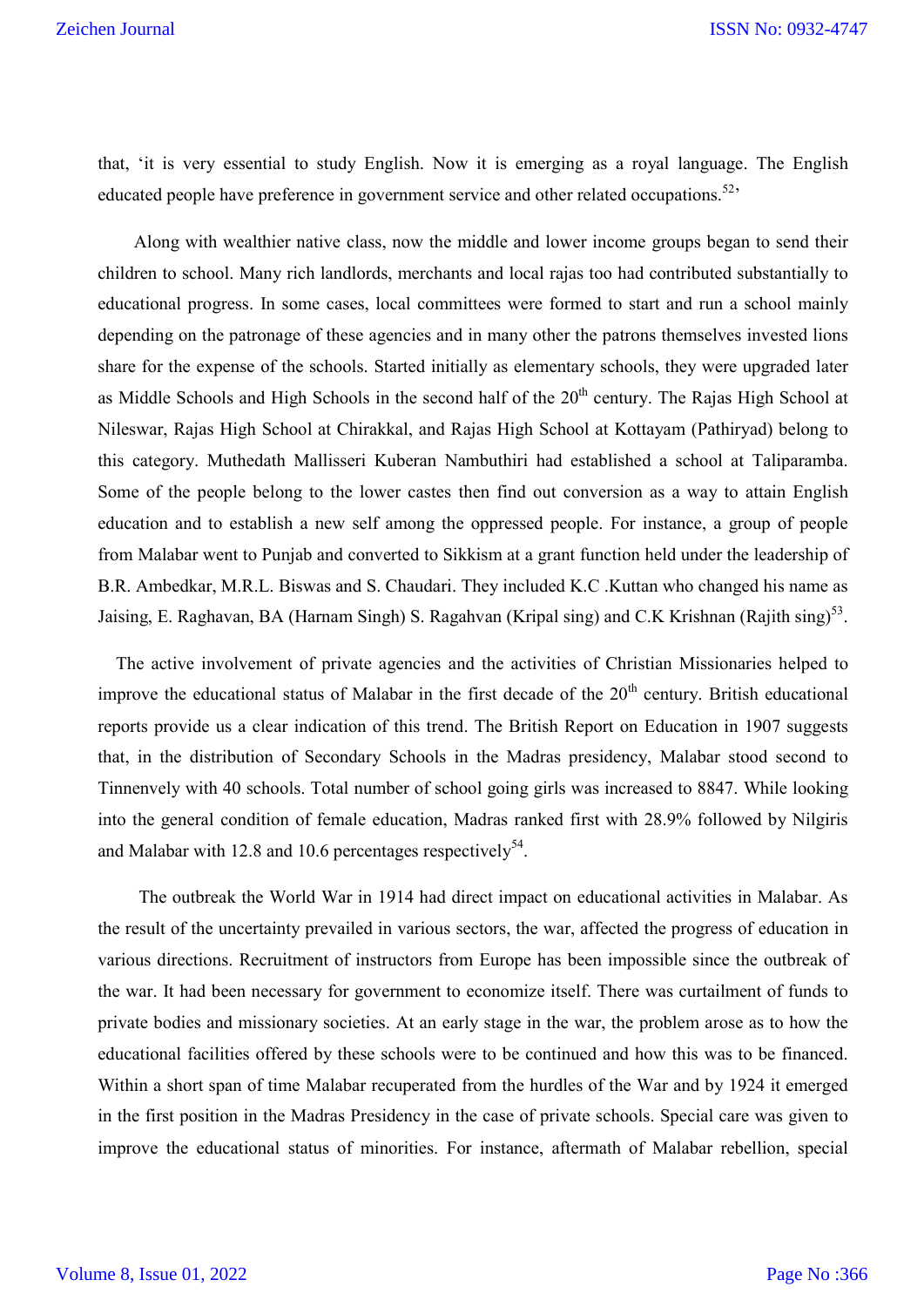educational officers for Mappila education were appointed in charge of south Malabar and north Malabar. Following this, the total number of Mappila students in the secondary schools in Malabar district rose from 910 to 967.There was a rise in the number of Mappila elementary schools for boys from 1382 to 1423.The number of girls schools for Mappilas in Malabar district increased from 87 to 123 and their strength from  $4315$  to  $5800$ .<sup>55</sup>

 In 1931, there were 4126 Elementary Schools in the district with strength of 342000 pupils, largest for any district in the Madras Presidency. Private enterprise was responsible for 65% of the schools and Local and Municipal administration was responsible for 33%. In 1933, there were 18000 pupils attending secondary schools, the largest number in the Presidency. By 1936, the percentage of school goers to the population was 7.2 for males and 9.6 for females  $56$ . By 1936, the Malabar District Board ran twelve hundred schools, more than any other district in the Presidency. Though Malabar accounted for less than eight per cent of the Presidency's population, it had 10 per cent of the schools; and more than 70 per cent of these schools were run by local managements receiving Grants-in Aid

 The educational status of Malabar indicates that, two important factors that stood in the way of the overall development of Malabar as an educational center, which include the apathy of traditional society towards women education and the poor turnout of depressed castes in educational institutions. The 1871 Census indicates that, Malabar occupied third position in Madras Presidency in female instruction.<sup>57</sup> The 1881 Census shows, that Malabar ranked first in the female rate of attendance in the districts of Madras presidency. The paradox is that 97.52% of women were still illiterate.<sup>58</sup> Official estimates suggests that, girls did not get pass the primary level even in the 1890's when out of 200647 girls of school going age, only 11164, or  $5.6\%$ , were registered as pupils, and only 9436 or 4.7 % actually made it to the school<sup>59</sup>. In 1901, in female education Malabar occupied second position in the madras presidency. But still the percentage of female education was 4.1. In 1903 -04, Primary Schools in Malabar returned largest number of girls with a total number of 14298 pupils<sup>60</sup>. In 1904-05 there was a remarkable increase of girls in the primary schools with a total number of  $14784^{61}$ . But it is not the case while considering their performance in higher education sector. For instance, in 1897, when there were 1116 boys in the Upper Secondary Schools, number of girls was only  $11^{62}$ .

In 1906 there were only two girls in Zamorins College and one in Brennen College<sup>63</sup>.Even in the royal families of Malabar, the educational status of the women was not satisfactory. For instance, in Chirakkal royal family, the first women matriculate came only in 1948. We may read the conservative mind of Malabar society towards women education in the statement of A.K. Gopalan, erstwhile communist leader of Malabar. He has narrated an incident that happened in his native place- 'at a place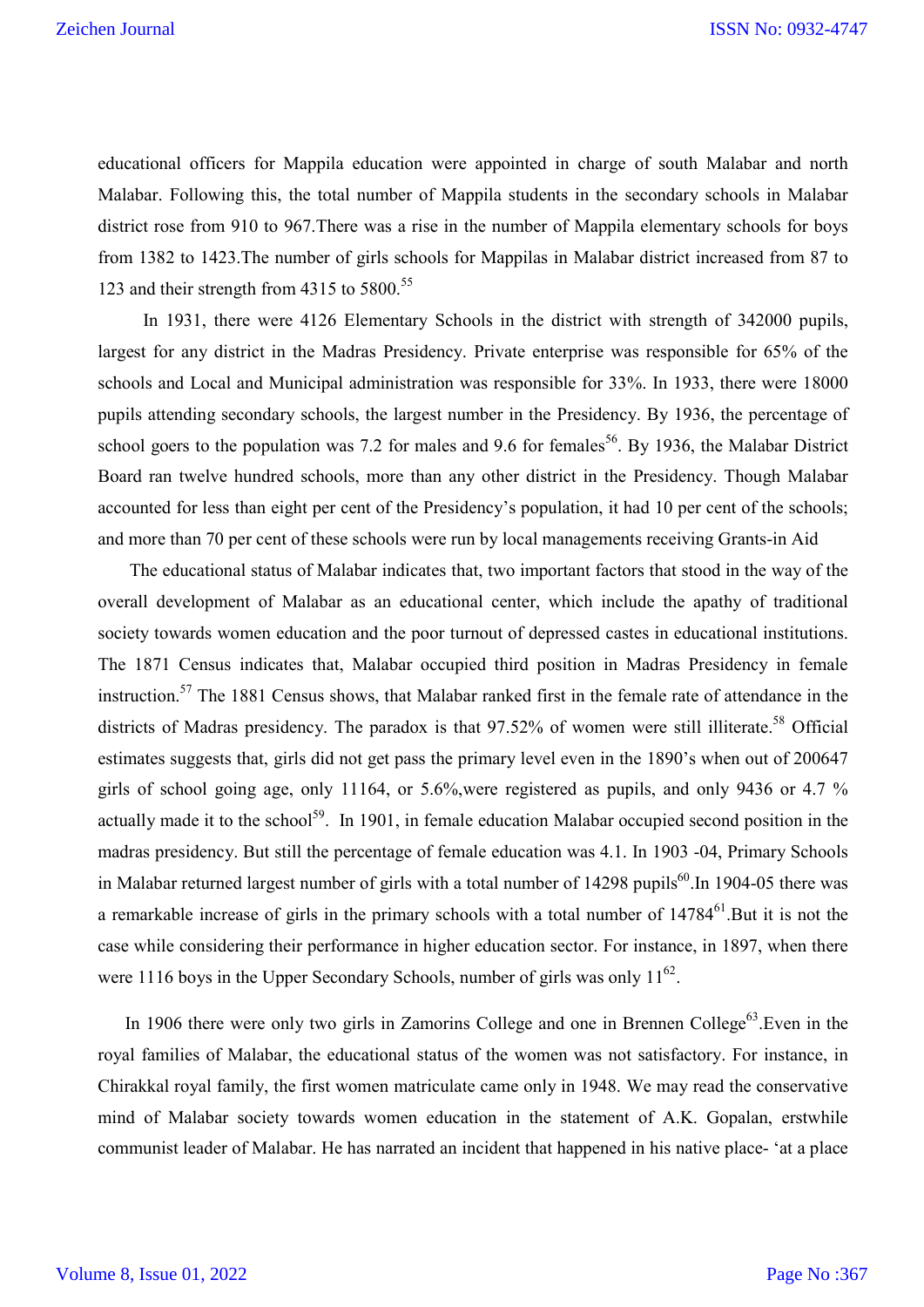called Kadachira in north Malabar, my father had started an English middle school. 60 Years ago (1905), **it** was difficult to establish an English school in a village like that. And there was not even enough encouragement for such a venture. When my sisters also sent to school, the conservatives become angry. It was simply unthinkable to them that girls dressed in the modern style should go to school along with boys.<sup>64</sup>'One of the great obstacles in the way of female education, as per official view was "the absence of the stimulus rewards".

 In spite of the opportunities offered by the British through the setting of schools, there was poor turnout of depressed castes in educational institutions. The official estimate suggested that, in 1897, out of 19152 *Panchama* boys of school going age only 913 was under instruction. Out of 20476 *Panchama* girls, only 109 with a percent of 0 .5 had their education. In 1903-09, less than 2.5% of Harijans of school age were under instruction. The schools assigned for the aboriginal tribes were not in a well to do position. For instance, the only school for *Panias* in Malabar was closed during the year 1904 and the school for Kurichyas of Wayanad was unaided. The only school maintained by the Basel Mission for the aboriginal tribes was one at Wayanad Taluk, intended for Kuravas. Like in the case of women education, the attitude of the high caste people was not favourable to the entry of depressed classes in educational institutions. There was large scale opposition to the starting of the schools for the depressed castes. Many a places there reported the attack of the elite people towards the low caste people when the latter were admitted to the schools. A Cheruman school was tried at Calicut but the Nairs and Tiyyas used to way lay the boys as they were going to schools and snatched their books out of their hands. Two Adidravida students were beaten at Payyoli Sreddananda Vidyalayam by higher caste men<sup>65</sup>. When Nayadis of Malabar were admitted to District Board School in1938, the students of higher castes had completely boycotted the school.<sup>66</sup>At Archur, Mappila children boycotted classes when *Dalit* children were admitted to the school.

 While studying the response of native people towards English education we can draw following inferences. Malabar had a well equipped system for knowledge production and dissemination long before the coming of the British. Though it was not universal in nature, each communities of the region had their own pattern of knowledge assimilation and diffusion. Indigenous pattern of education was enough to cater the needs of a localized economy based on pre industrial mode of production. The entering of the capitalist economy following the colonial occupation has created fundamental changes in the basic structure of traditional Malabar society which necessitated corresponding changes in the educational pattern also. The Malabar story tells us that after initial apathy almost all communities of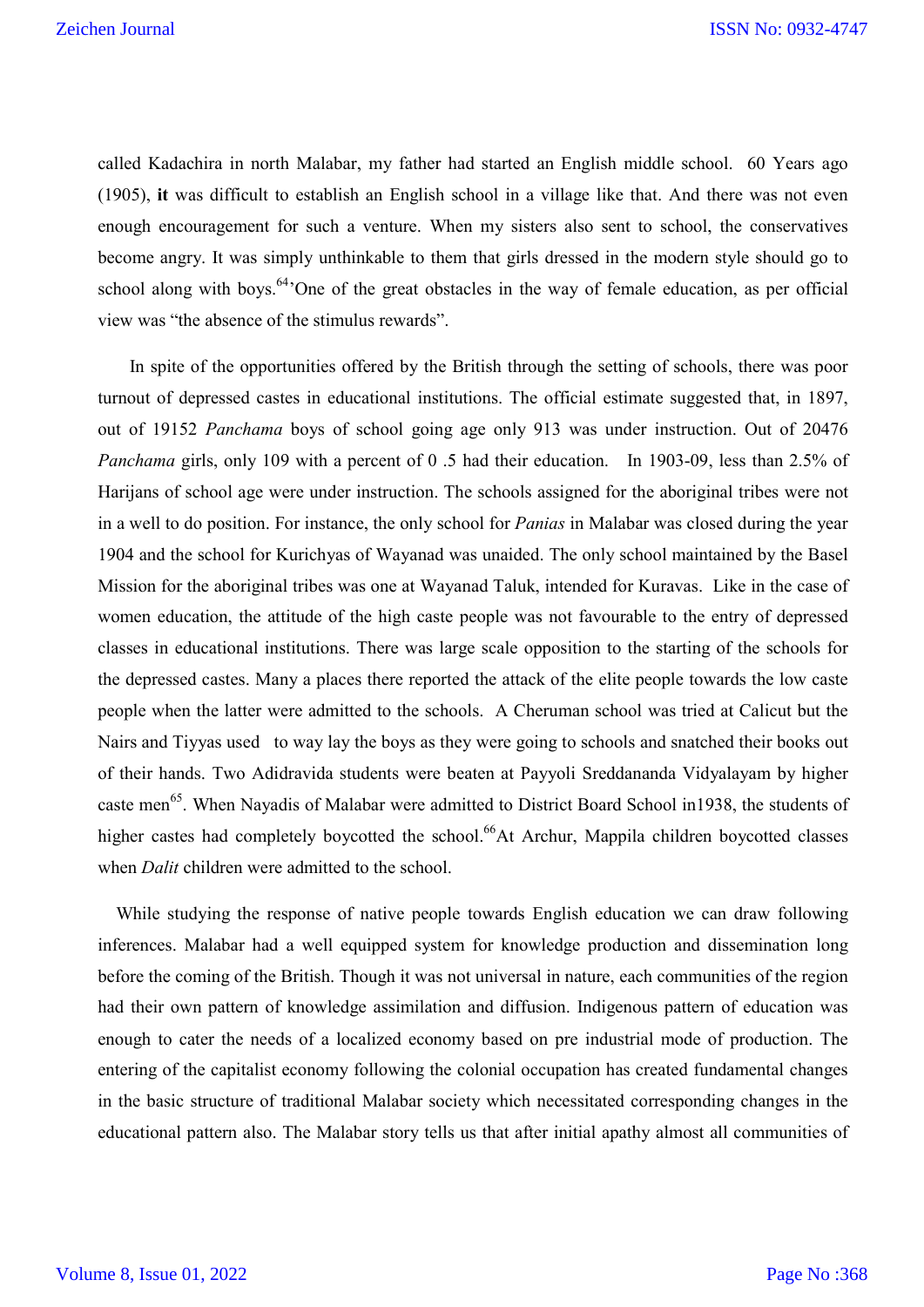the region responded positively to western education. The Missionaries, private agencies and individuals contributed much to the dissemination of western education in the region. The aspirations and ambitions of the people to reach new horizons of knowledge were further nourished by social reform movements of the  $19<sup>th</sup>$  century.

Reference

4 . *Ibid, p.76*.

- <sup>6</sup>. K.N. Ganesh, "Cultural Encounters under Colonialism, The Case of Education in Keralam" in K. N.Ganesh(ed.),
- *Culture and Modernity: Historical Exploration*, Publication Division, University of Calicut, p.164.2004
- . <sup>7</sup> Nataraja Guru, Autobiography of an Absolutist,Gurukula Publishing House,Varkala, p.2. 1989. See, Ananda E.

Wood, *Knowledge Before Printing and After*, Oxford University Press, Delhi, 1985

<sup>8</sup>. Murkoth Kunhappa, *Murkoth Kumaran* (Mal.),SPSS, Kottayam,1975,<br><sup>9</sup>. Letter from Municipal Chairman, Thalasserry to the Secretary, The Government of Madras, B&A,, SL. No 9, Go

No. 864, Local Self Government, Regional Archives Kozhikode, p.3. 10. C.H. Kunhappa, *Smaranakal Mathram*, Published by K. Devi, Calicut, p.38,1981

- 
- <sup>11</sup>. C.R.S .Lakshmi,The Malabar Muslims:A Different Perspective,Cambridge University Press,NewDelhi, p.108,2012
- 12. E.M.S, *Kerala Charitram Marxist Veekshanathil*, Chinta Publishers, Thiruvananthapuram, p.76-77,2008
- <sup>13</sup> .G. Arunima, "Imagining Communities -differently: Print, Language and the 'Public Sphere' in Colonial Kerala", *IESHR*, 43, no.1, p.69, 2006
- <sup>14</sup> .RPIM, 1858-59, Madras, A/768, Regional Archives Kozhikode, p.2.
- <sup>15</sup> .Rajan Gurukkal, *opcit*, p.88.
- . <sup>16</sup> Murkoth Kunhappa, Murkoth Kumaran,op.cit., p.54.

<sup>17</sup> P. Radhakrishnan, *Peasant Struggles, Land Reforms and Social Change*, Malabar (1836- 1982), Sage Publication, New Delhi ,1989, p. 75,1989

- <sup>18</sup> Census of India, 1901, Vol. XV, Madras, 1902, C/36, Regional Archives Kozhikode, p.203.
- <sup>19</sup> E.M.S, History, History *Society and Land Relations*: *Selected Essays*, Left Word Books, New Delhi, P.93,2012
- <sup>20</sup> Census of 1871, Vol. II, Madras, 1874, C/28, Regional Archives Kozhikode, P.131.
- <sup>21</sup> 72<sup>nd</sup> *BGEM Report* for 1911, Mangalore, 1912, p.37.
- $22$  57<sup>th</sup> BGEM Report for 1896, Mangalore, 1897, P.49.
- $2367$ <sup>th</sup> BGEM Report for 1906, Mangalore ,1907, p.81.

<sup>24</sup> Kannnathodath Velayudamenon, "Pracheena Vidyabyasatinte Reetiyum Gunavum", *Kerala Kesari*, October-November 1917 (Tulam - Vrischikam, ),Vol. 4, Issues 3-4, p.15. See Karamana K Sivarama Krishna Sastri,

"Nattubasha Vidyabyasam," *Kerala Kesari*, February -March 1917( Kumbam,-Meenam ),Vol. 4, Issues, 7-8, p.17.

<sup>25</sup> See, British Reports on Public Instruction , Madras Presidency. See also *Census of India,* 1891,Vol. XIII, Madras, C/33, Regional Archives Kozhikode, p.34.

<sup>26</sup> *RPIM*, 1856-57, Madras, Appendix A, A/766, Regional Archives Kozhikode, p.27.<br><sup>27</sup> ibid

- <sup>28</sup> *RPIM*, 1857-58, Madras, A/767, Regional Archives Kozhikode, pp.28-34.
- <sup>29</sup> *RPIM*, 1862-63, Madras, A/768, Regional Aarchives Kozhikode, p.50.
- <sup>30</sup> *Census Report*,1871,Madras,Vol, II, C/28, Regional Archives Kozhikode, p.131.

<sup>&</sup>lt;sup>1</sup>. P.R. Gopinathan Nair, P.R. "Education and Socio Economic Change in Kerala" (1793-1947), *Social Scientist*, Volume, 4, Issues 37 to 48, No 1-12, p.31, 1975-76

<sup>.</sup> Report of Travancore University Committee, Quoted in Abdul Salim and Gopinathan Nair, (Reprint), Educational Development in India, Anmol Publication Pvt. Ltd., New Delhi, 2002, pp. 24-25,1923<br><sup>3</sup> .Rajan Gurukkal, "Development Experience of Colonial Kerala", in MA Oomen (ed.), Rethinking

Development:Kerala's Development Experience, Concept Publishing Company,New Delhi p.77, 1999

<sup>&</sup>lt;sup>5</sup> .William Logan, Malabar Manual, Vol.1, Asian Educational Services, New Delhi, p.109,2004

<sup>31</sup> *Census Report*, 1911, Madras, Volume XII, Table, VIII, C/40, Regional Archives Kozhikode, pp. 81-82